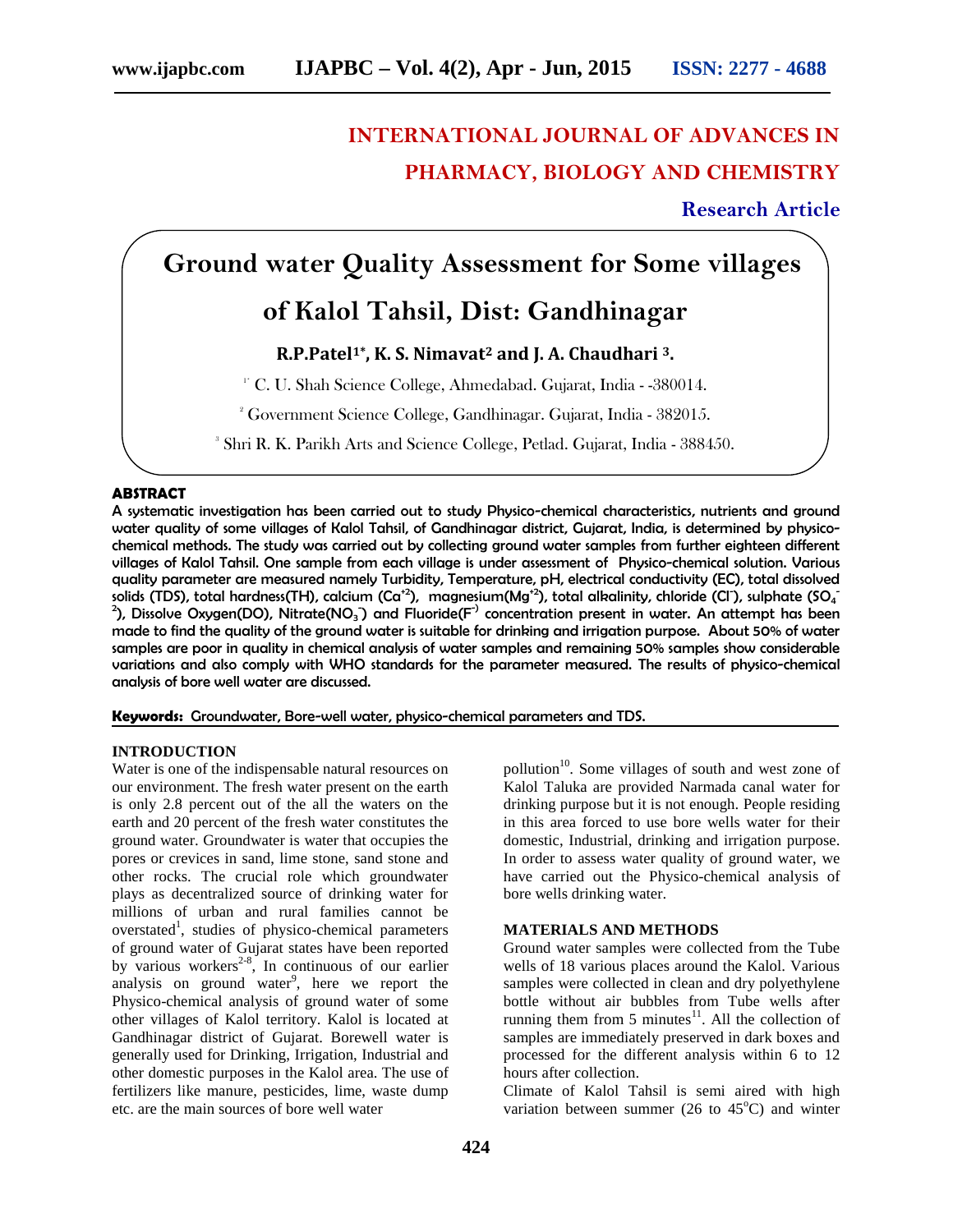$(25 \text{ to } 8^{\circ}C)$  temperature. Summer is long, from April to October, with the monsoon season in between. The samples have been analyzed in the Chemistry Department, C. U. Shah Science College, Ahmedabad by physico chemical analysis methods. The sampling points are given in Table-1.

The analysis is carried out for determination of physico-chemical properties such as: pH, Turbidity, Temperature, electrical conductivity (EC), total dissolved solids (TDS), total hardness(TH), content of calcium (Ca<sup>+2</sup>), magnesium(Mg<sup>+2</sup>), total alkalinity, chloride (Cl<sup>-</sup>), sulphate  $(SO<sub>4</sub><sup>-2</sup>)$ , Dissolve Oxygen, Nitrate and  $Fluoride(F)$  were determined using standard method $12-15$ . All the chemicals were used of AR grade and double distilled water was used for preparation of reagents and solutions.

The measure quality parameters are considered for examination in this study. Various methods were used for estimation of various physico-chemical parameters like temperature, turbidity, pH, electrical conductivity (EC), dissolve oxygen (DO) and total dissolved solids (TDS) are measured by water analysis kit. For analysis of Turbidity, use turbidity meter which included in water analysis kit, set the nephlometer at 100 using 40 NTU standard suspensions, take sample in nephelometer sample tube and find out the value of scale. For analysis of DO, dip the DO probe in 5% sodium sulphite solution with constant stirring. Set meter to zero mark. Now dip the DO probe in water sample being constantly stirred and record the dissolve oxygen in mg/L from scale.

Content of calcium  $(Ca^{+2})$ , magnesium  $(Mg^{+2})$  and total hardness were estimated by complexometric titration method<sup>9</sup>. The chloride content of water sample is determined by volumetric method. The water samples titrate against 0.02M silver nitrate solution using potassium chromate as an indicator and calculated in terms of mg/l.

Sulphate and Alkalinity as  $CaCO<sub>3</sub>$  content were measured by volumetric method. The alkalinity of water sample is determined by titrating it against standard acid solution using indicators like phenolphthalein and methyl orange.

Nitrate content was measured by Phenol Disulphonic Acid Method. Nitrate in contact with sulphuric acid produced nitric acid which is in dry condition brings about nitration of phenol disulphonic acid. The nitrophoenolic product gives intense yellow colour in alkaline medium which is measured through colorimeter.

Fluoride content was measured by Alizarin Spectrophotometric Method. Take 100ml of sample in a flask and add 5ml each of alizarin red solution and zirconyl acid solution, wait for 1 hour and note

the absorbance on spectrophotometer and determine the fluoride content of the sample by comparing absorbance with standard curve of standard solutions. The sulphate content is determined by volumetric  $method<sup>11</sup>$ .

### **RESULTS AND DISCUSSION**

The results are obtained from analysis of ground water samples of eighteen villages of Kalol Tahsil are given in Table-2. The results of the physico-chemical parameters of these samples were determined by using standard procedure<sup>12</sup>. All the water samples were collected during the period of March-2014 to January -2015. All the drinking ground water samples were clear, colourless, odourless and Turbidity is measured 0.0 NTU.

The monitoring started with collection and assessment of water sample from the site of collection by measuring the temperature. The measured temperature of samples range from 25.7°C- 29.1°C were reported in Table-2. Temperature is the one of the most essential parameters in water. It has significant impact on growth and activity of environmental life and it greatly affects the solubility of such as dissolve oxygen in water.

The pH value of drinking water is an important index of acidity, alkalinity and resulting value of the acidic basic interaction of a number of its mineral and organic components. pH below 6.5 starts corrosion in pipes. Resulting in release if toxic metals. The groundwater sample shows pH of drinking water varies from 7.41 to 8.31 in these locations. The acceptable limit prescribed by the drinking water standard<sup>16-17</sup> is  $6.5 - 8.5$ . EC is measured of drinking water samples varies from 1.3 to 4.96 mS has shown in Figure-1. The acceptable limit prescribed of the

drinking water standard is less than 1.4 mS.<br>DO is measured of drinking water samples varies from 4.2 to 5.4mg/l. The acceptable limit prescribed of the drinking water standard is more than 5 mg/l.

Total hardness of the samples falls in different categories. Majority of which belongs to very hard category having TH more than 201 mg/l except Bhavpura (95 mg/l). In the present study TH ranged from 95mg/l to 560mg/l. The Calcium ranged from 24 to 69mg/L The tolerance range for calcium hardness is 75 - 200 mg/L. Calcium contents in all samples collected in the limit prescribed. Calcium is needed for the body in small quantities, though water provides only a part of total requirements<sup>18</sup>. We see that value of  $Ca^{2}$  is in permissible range(75 mg/l) but 65% samples have more values of  $Mg^{+2}$  compare to permissible value 30 mg/l. Magnesium is a beneficial meta but toxic at high concentration, cause hardness of exerts a cathartic and diuretic action. The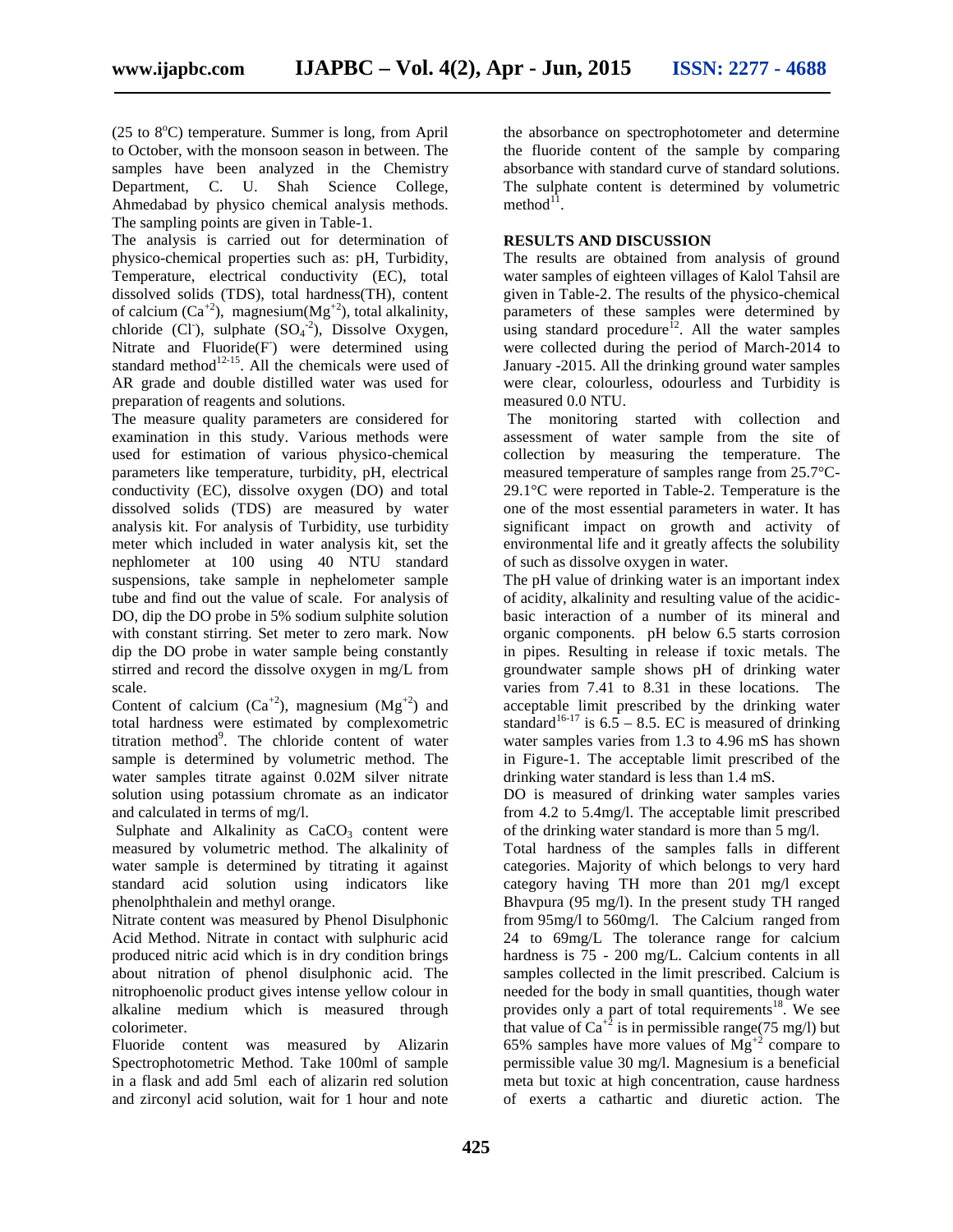concentration of magnesium range from 3 to 81 mg/L with high in sample No. 11 and in some samples in exceed the desirable limit of 30 mg/L prescribed by water, ISI but lies within the maximum permissible limit at 75 mg/L.

Total alkalinity is the quantitative capacity of an aqueous media to react with H+ ions. The highest TA values was recorded at Karoli (370 mg/l) village lowest at Bhavpura (32mg/l). The ground water for 80% samples have more values of TA compare to permissible value 120 mg/l as shown in Figure-2.

A large number of solids are found dissolved in natural water the common ones are carbonates, bicarbonates, chloride, sulphate, phosphate, iron, etc. In other words TDS is sum of the cations and anions concentration. A high contents of dissolve solids elevates the density of water, influences solubility of gases (like oxygen) reduces utility of water for drinking irrigation and industrial purpose. The upper limit of TDS recommended for drinking water is 500mg/l by USEPA and 1000mg/l by  $WHO^{14}$ . In the present study TDS ranged from 150mg/l to 1900mg/l. According to TDS classification, 45% samples are fresh water with less than 1000 mg/l. The 55% samples are of brackish type with TDS greater than 1000 mg/l. A relation of between TDS and chloride anion was observed in the performed experiment which is shown in Figure 3.

Chlorides are common constituents of all natural water. Higher value of it impacts a salty taste of making it unacceptable for human consumption. Chloride was found higher in 45% samples. Chloride ion was found high in samples of Vansajada, Khatraj and Kalol-west villages as more than 500 mg/l. TDS value was also found very high in samples of Karoli, Khatraj and Kalol-west as more than 1500ppm. At Bhavpura Chloride and TDS were reported as 7 mg/l and 150 mg/l respectively. The values of Chloride ion and TDS are under desirable limits of 240 mg/l and 1000 mg/l respectively.

The highest sulphate value was recorded at Khatraj (125 mg/l) village lowest at Bhavpura (7mg/l). The desirable limit of sulphate is 240mg/l.The high concentrations of sulphate may induce diarrhoea and intestinal disorders. The highest Fluoride value was recorded at Kalol-west (1.09mg/l) village lowest at Himmatpura-veda (0.12mg/l). The desirable limit of Fluoride is 1 mg/l.

Nitrate nitrogen is one of the major constituents of organisms along with carbon and hydrogen as amino acid, proteins and organic compounds present in bore wells water. In the present study value of nitrate<sup>19</sup> nitrogen varies from 1.05 to 70.05 mg/l as shown in Figure-4.

| S. No.         | 0<br>Sample locations<br>(Viilage Name) | 0<br>Source | Sample<br>Number  | Side from<br>Kalol |  |  |
|----------------|-----------------------------------------|-------------|-------------------|--------------------|--|--|
| 1              | bhavpura                                | Bore Well   | $S_1$             | North              |  |  |
| $\overline{c}$ | Himatpura (veda)                        | Bore Well   | $\mathbf{S}_2$    | North              |  |  |
| 3              | Jamra                                   | Bore Well   | $S_3$             | North              |  |  |
| 4              | Veda                                    | Bore Well   | $\mathbf{S}_4$    | North              |  |  |
| 5              | Nava                                    | Bore Well   | $S_5$             | North              |  |  |
| 6              | Balva                                   | Bore Well   | $S_6$             | East               |  |  |
| 7              | Kalol(east)                             | Bore Well   | $S_7$             | East               |  |  |
| 8              | Dhedhu                                  | Bore Well   | $S_8$             | East               |  |  |
| 9              | Limbodra                                | Bore Well   | $S_9$             | East               |  |  |
| 10             | Golthara                                | Bore Well   | $S_{10}$          | East               |  |  |
| 11             | Khataraj                                | Bore Well   | $S_{11}$          | South              |  |  |
| 12             | Bhimasan                                | Bore Well   | $S_{12}$          | South              |  |  |
| 13             | Motibhoyan                              | Bore Well   | $\mathbf{S}_{13}$ | South              |  |  |
| 14             | Jethalaj                                | Bore Well   | $S_{14}$          | South              |  |  |
| 15             | Karoli                                  | Bore Well   | $\mathbf{S}_{15}$ | South              |  |  |
| 16             | Kalol(west)                             | Bore Well   | $\mathbf{S}_{16}$ | West               |  |  |
| 17             | Ramnagar                                | Bore Well   | $S_{17}$          | West               |  |  |
| 18             | Vansjada                                | Bore Well   | $S_{18}$          | West               |  |  |

**Table-1 Sampling locations around villages of Kalol**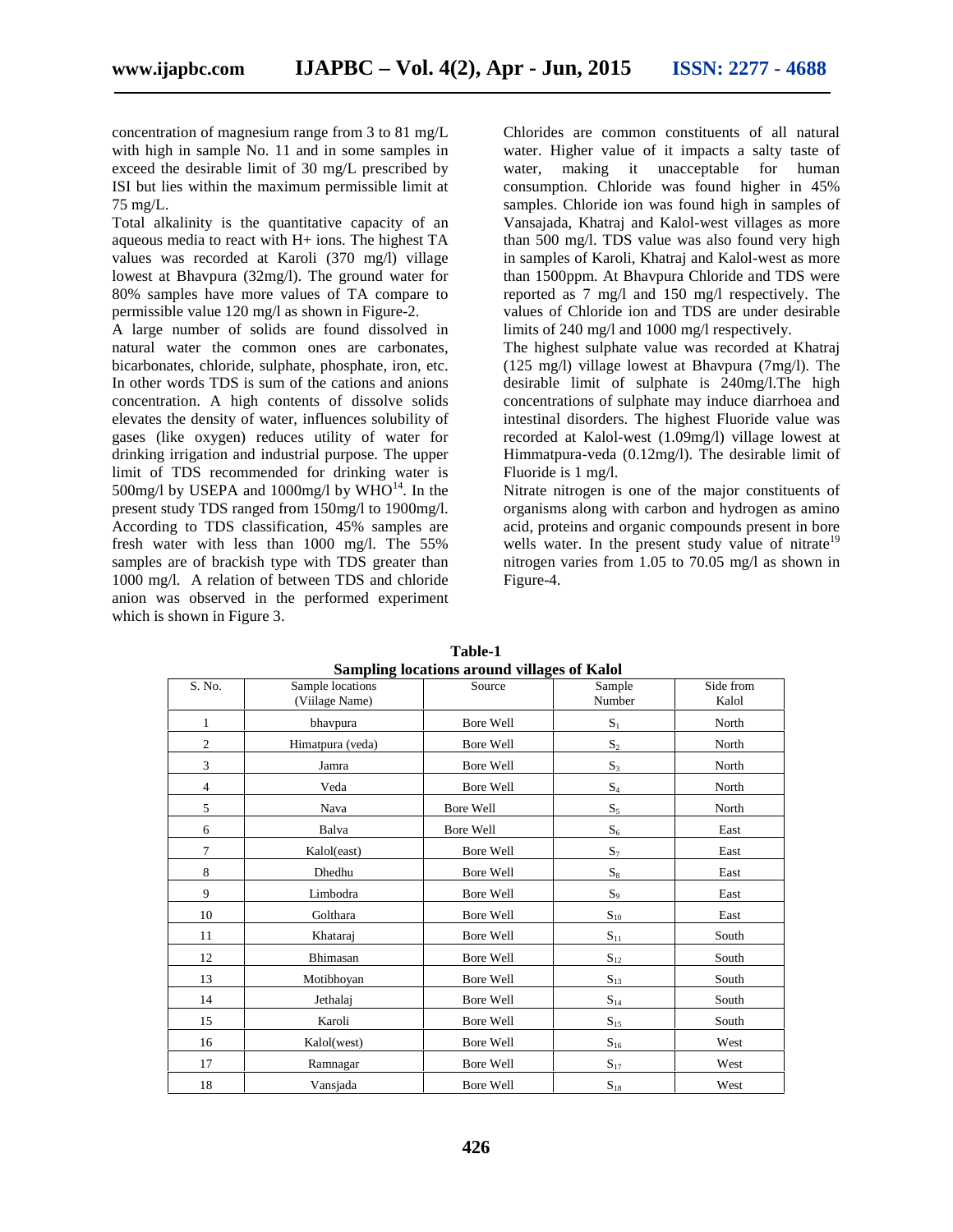| Average results of the physico-chemical parameters |        |             |        |            |           |           |           |                |         |           |      |                 |              |
|----------------------------------------------------|--------|-------------|--------|------------|-----------|-----------|-----------|----------------|---------|-----------|------|-----------------|--------------|
| S. No.                                             | Temp   | pH          | EC     | <b>TDS</b> | $Ca^{+2}$ | $Mg^{+2}$ | <b>TH</b> | $Cl^{\dagger}$ | $SO4-2$ | <b>TA</b> | DO.  | NO <sub>3</sub> | $\mathbf{F}$ |
| <b>WHO</b><br>Stand.                               | $\sim$ | $7.0 - 8.0$ | 1.4    | 1000       | 75        | 150       | 100       | 240            | 240     | 120       | >5   | 50              | 1            |
| <b>ISI</b>                                         | $\sim$ | $6.5 - 8.5$ | $\sim$ | 500        | 75        | 30        | 300       | 240            | 200     | 200       | 5    | 45              | $\mathbf{1}$ |
| $S_1$                                              | 25.7   | 7.67        | 1.3    | 150        | 37        | 3         | 95        | 16             | $\tau$  | 32        | 5.3  | 13.02           | 0.14         |
| $S_2$                                              | 26.2   | 8.01        | 3.34   | 1200       | 58        | 64        | 431       | 370            | 49      | 232       | 5.01 | 32.02           | 0.12         |
| $\mathbf{S}_3$                                     | 27.3   | 8.32        | 1.42   | 450        | 31        | 61        | 325       | 123            | 27      | 265       | 5.2  | 21.02           | 0.18         |
| $\mathrm{S}_4$                                     | 29.1   | 8.19        | 2.3    | 550        | 45        | 24        | 225       | 95             | 12      | 280       | 5    | 33.04           | 0.25         |
| $S_5$                                              | 26.9   | 8.1         | 3.12   | 950        | 51        | 26        | 240       | 236            | 16      | 200       | 4.9  | 55.12           | 0.34         |
| $S_6$                                              | 27.8   | 7.95        | 1.61   | 600        | 39        | 31        | 245       | 101            | 24      | 245       | 5.3  | 29.3            | 0.18         |
| $S_7$                                              | 26.9   | 7.64        | 3.71   | 1200       | 24        | 35        | 201       | 264            | 29      | 101       | 4.8  | 63.02           | 0.4          |
| $\mathbf{S}_8$                                     | 28.1   | 8.05        | 3.21   | 900        | 56        | 34        | 290       | 170            | 32      | 320       | 5.1  | 50.17           | 0.21         |
| $S_9$                                              | 28.4   | 8.31        | 3.02   | 950        | 29        | 36        | 210       | 195            | 34      | 165       | 4.8  | 12.06           | 0.23         |
| $S_{10}$                                           | 26.8   | 7.41        | 2.49   | 750        | 31        | 28        | 201       | 140            | 28.8    | 70        | 5.4  | 27.02           | 0.31         |
| $S_{11}$                                           | 29.1   | 8.26        | 4.42   | 1600       | 69        | 81        | 560       | 503            | 125     | 293       | 4.2  | 23.08           | 0.39         |
| $S_{12}$                                           | 27.9   | 7.94        | 3.16   | 1100       | 50        | 45        | 325       | 290            | 65      | 301       | 4.5  | 15.01           | 0.42         |
| $S_{13}$                                           | 27.1   | 8.1         | 3.31   | 950        | 60        | 40        | 332       | 240            | 72      | 305       | 5.2  | 1.05            | 0.46         |
| $S_{14}$                                           | 26.4   | 8.14        | 3.46   | 1150       | 62        | 61        | 395       | 365            | 81      | 238       | 4.7  | 18.95           | 0.4          |
| $S_{15}$                                           | 27     | 8.02        | 4.61   | 1550       | 64        | 71        | 470       | 485            | 71      | 370       | 4.5  | 14.3            | 0.39         |
| $S_{16}$                                           | 26.5   | 7.51        | 4.96   | 1900       | 41        | 41        | 294       | 502            | 81      | 160       | 4.3  | 70.05           | 1.09         |
| $S_{17}$                                           | 27.8   | 8.02        | 3.42   | 1250       | 30        | 56        | 306       | 390            | 72      | 80        | 4.2  | 53.01           | 0.32         |
| $S_{18}$                                           | 27.1   | 8.35        | 4.31   | 1500       | 67        | 50        | 392       | 525            | 46      | 270       | 4.9  | 25.06           | 0.54         |

**Table-2**

All Parameter are in mg/l except Temperature, pH, Turbidity and EC(EC in mS, Temperature in °C, pH in units and Turbidity in NTU).



**pH and conductance of various groundwater samples of Kalol.**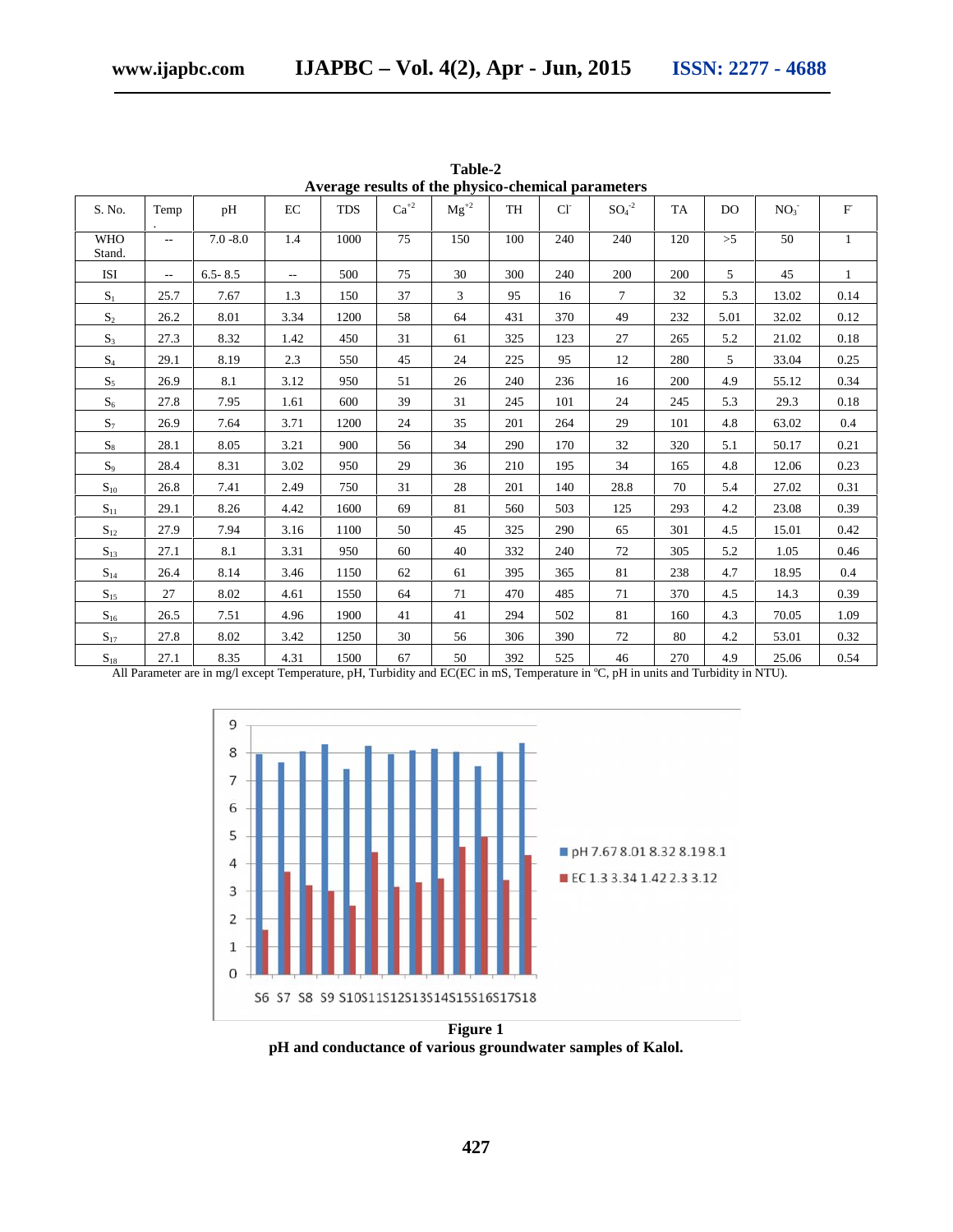

**Total Alkalinity, Ca+2and Mg+2 of various groundwater samples of Kalol.**



**Figure 3 TDS and Chloride of various groundwater samples of Kalol.**



**Figure 4 Nitrate of various groundwater samples of Kalol.**